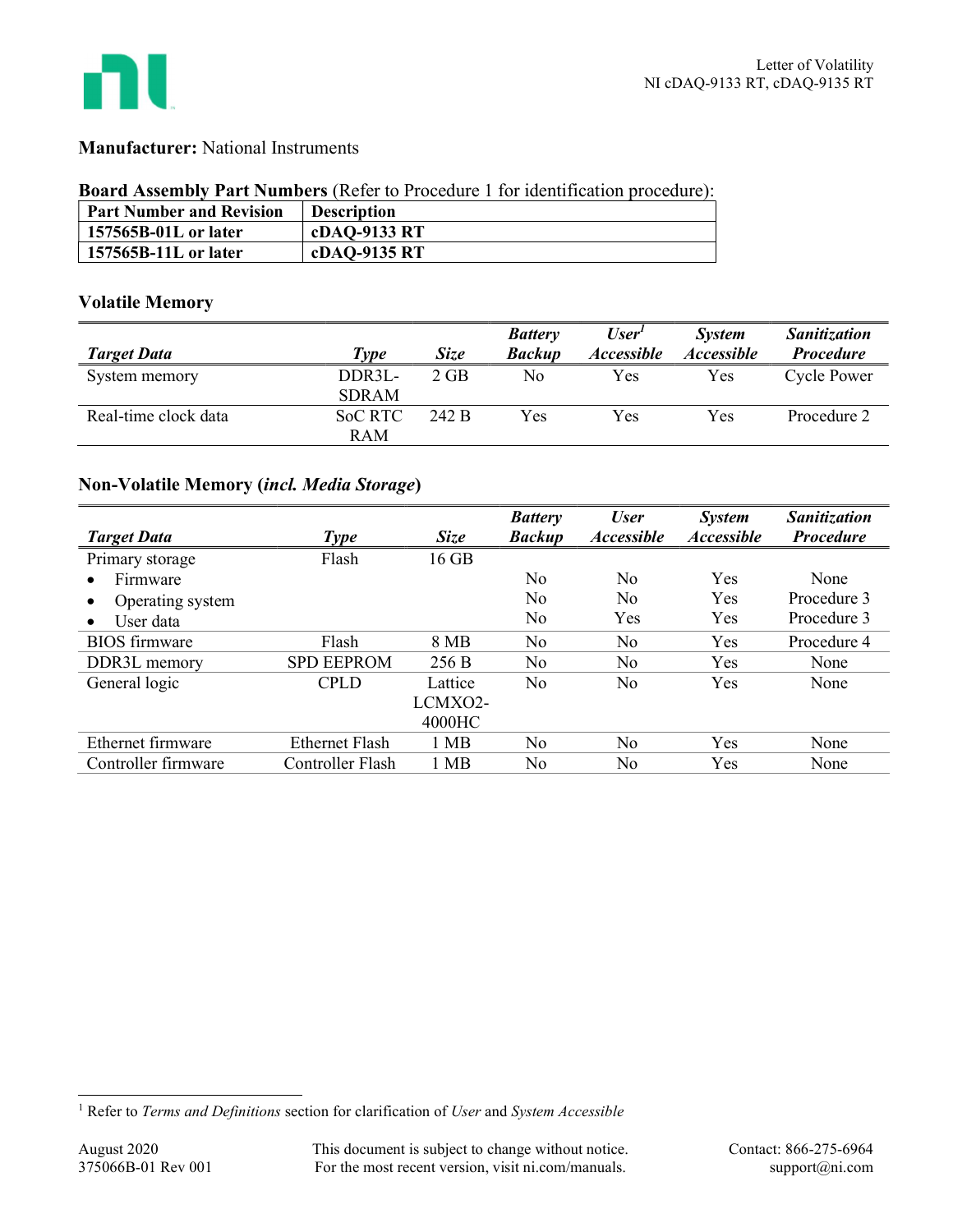

# Procedures

## Procedure 1 –Board Assembly Part Number Identification:

To determine the Board Assembly Part Number and Revision, check the top left corner of the white label on the bottom of the module. The Assembly Part Number should be formatted as "P/N: 1575651b-01L" for the cDAQ-9133 or "P/N: 157565b-11L" for the cDAQ-9135 where "b" is the letter revision of the assembly (e.g. C, D, E…).

### Procedure 2 - CMOS Reset:

To optimize boot time system specific information and BIOS settings are saved to memory backed up by a CMOS battery. Complete the following steps to restore this information to factory default values:

- 1. Disconnect power from the device.
- 2. Press and hold the CMOS reset button for 1 second or longer. On 8-slot chassis, this button is located between slots 4 and 5. On 4-slot chassis, this button is located between slots 2 and 3.
- 3. Reconnect power to the device. The BIOS Reset Detected warning message will appear onscreen to indicate a successful reset.

### Procedure 3 - Format Disk in NI MAX (NI Linux RT):

For a NI Linux RT target, the run-mode operating system and user data can be cleared by formatting the disk in NI Measurement & Automation Explorer (MAX). Complete the following steps to initiate the format process:

- 1. Open NI Measurement & Automation Explorer (MAX) and expand the *Remote Systems* configuration tree.
- 2. Right-click on the device and select Format Disk
- 3. Log in to the device if prompted. The default user name is admin with a blank password.
- 4. Select Attempt to restart in safe mode and reset all of the network adapter to their default settings when prompted.
- 5. Select Format to restart the device in safe mode and begin the formatting process.

### Procedure 4 - Restore BIOS to factory default:

The controller's BIOS firmware can be restored to factory default settings with the BIOS Setup Utility. Complete the following steps to access this utility:

- 1. Connect a video monitor to the mini DisplayPort connector on the cDAQ controller.
- 2. Connect a USB keyboard to one of the USB host ports on the cDAQ controller.
- 3. Power on or reboot the cDAQ controller.
- 4. Hold down either the <F10> key or the <Del> key until the message Please select boot device: appears onscreen.
- 5. Use the Down Arrow key to select *Enter Setup* and press <Enter>. The setup utility loads after a short delay.
- 6. Navigate to the Save & Exit Menu and select Restore Factory Defaults.